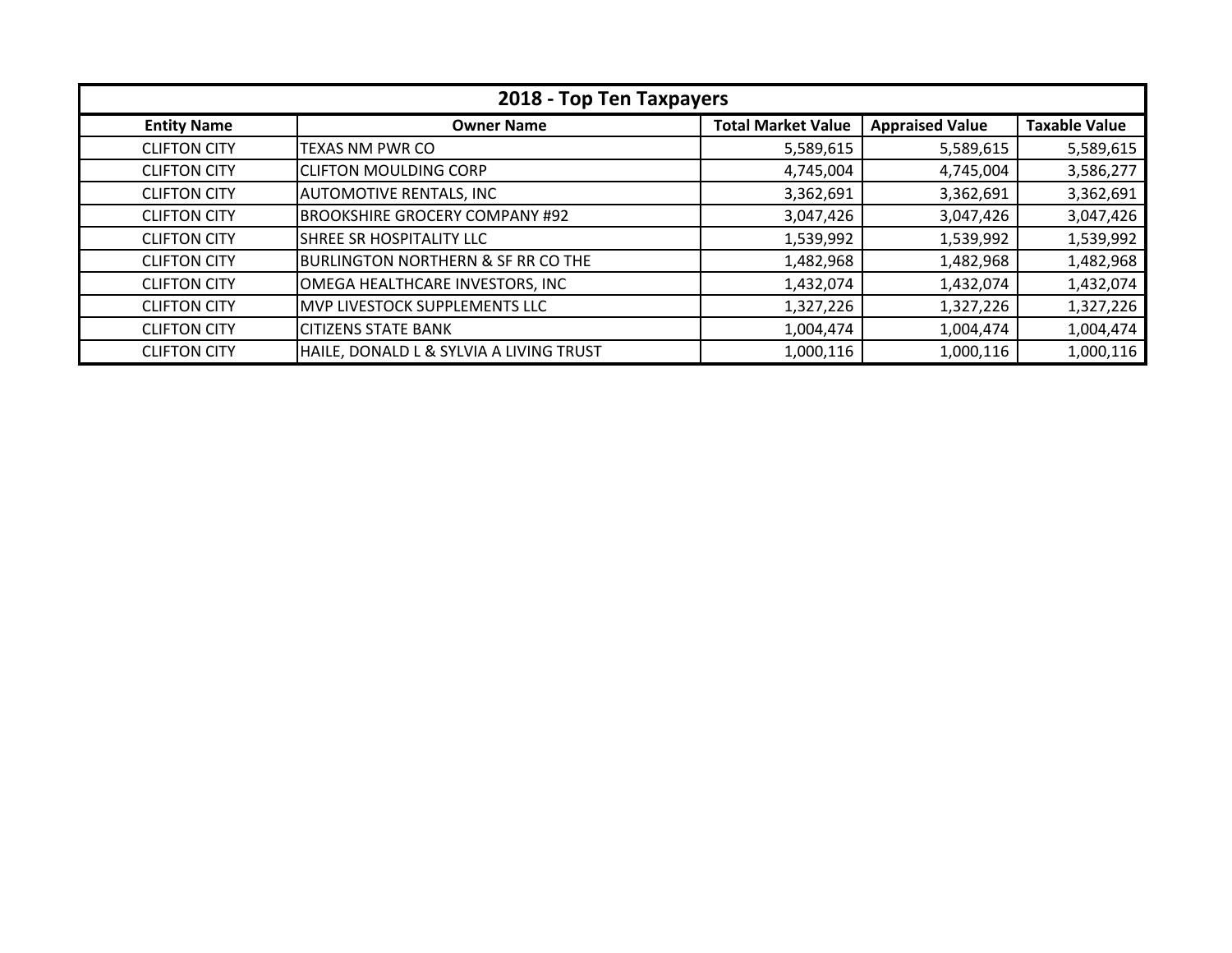| 2018 - Top Ten Taxpayers |                                            |                           |                        |                      |
|--------------------------|--------------------------------------------|---------------------------|------------------------|----------------------|
| <b>Entity Name</b>       | <b>Owner Name</b>                          | <b>Total Market Value</b> | <b>Appraised Value</b> | <b>Taxable Value</b> |
| <b>BOSQUE COUNTY</b>     | CALPINE BOSQUE ENERGY CENTER, LLC          | 145,848,725               | 145,848,725            | 130,860,515          |
| <b>BOSQUE COUNTY</b>     | LONE STAR TRANSMISSION                     | 72,976,680                | 72,976,680             | 72,976,680           |
| <b>BOSQUE COUNTY</b>     | BURLINGTON NORTHERN & SF RR CO THE         | 41,396,062                | 41,396,062             | 41,396,062           |
| <b>BOSQUE COUNTY</b>     | LHOIST NORTH AMERICA OF TEXAS, LTD         | 38,182,756                | 37,370,966             | 29,541,539           |
| <b>BOSQUE COUNTY</b>     | <b>TEXAS NM PWR CO</b>                     | 28,997,814                | 28,997,814             | 28,997,814           |
| <b>BOSQUE COUNTY</b>     | LONE STAR NGL PIPELINE, LP (977)           | 27,255,370                | 27,255,370             | 27,255,370           |
| <b>BOSQUE COUNTY</b>     | LONESTAR NGL LLC                           | 19,863,810                | 19,863,810             | 19,863,810           |
| <b>BOSQUE COUNTY</b>     | IGEARENCH MFG INC                          | 16,525,568                | 16,478,959             | 16,478,959           |
| <b>BOSQUE COUNTY</b>     | BRAZOS ELECTRIC POWER COOPERATIVE INC      | 15,388,040                | 15,388,040             | 15,388,040           |
| <b>BOSQUE COUNTY</b>     | <b>TPE WHITNEY SOLAR LAND HOLDINGS LLC</b> | 12,803,848                | 12,803,848             | 12,803,848           |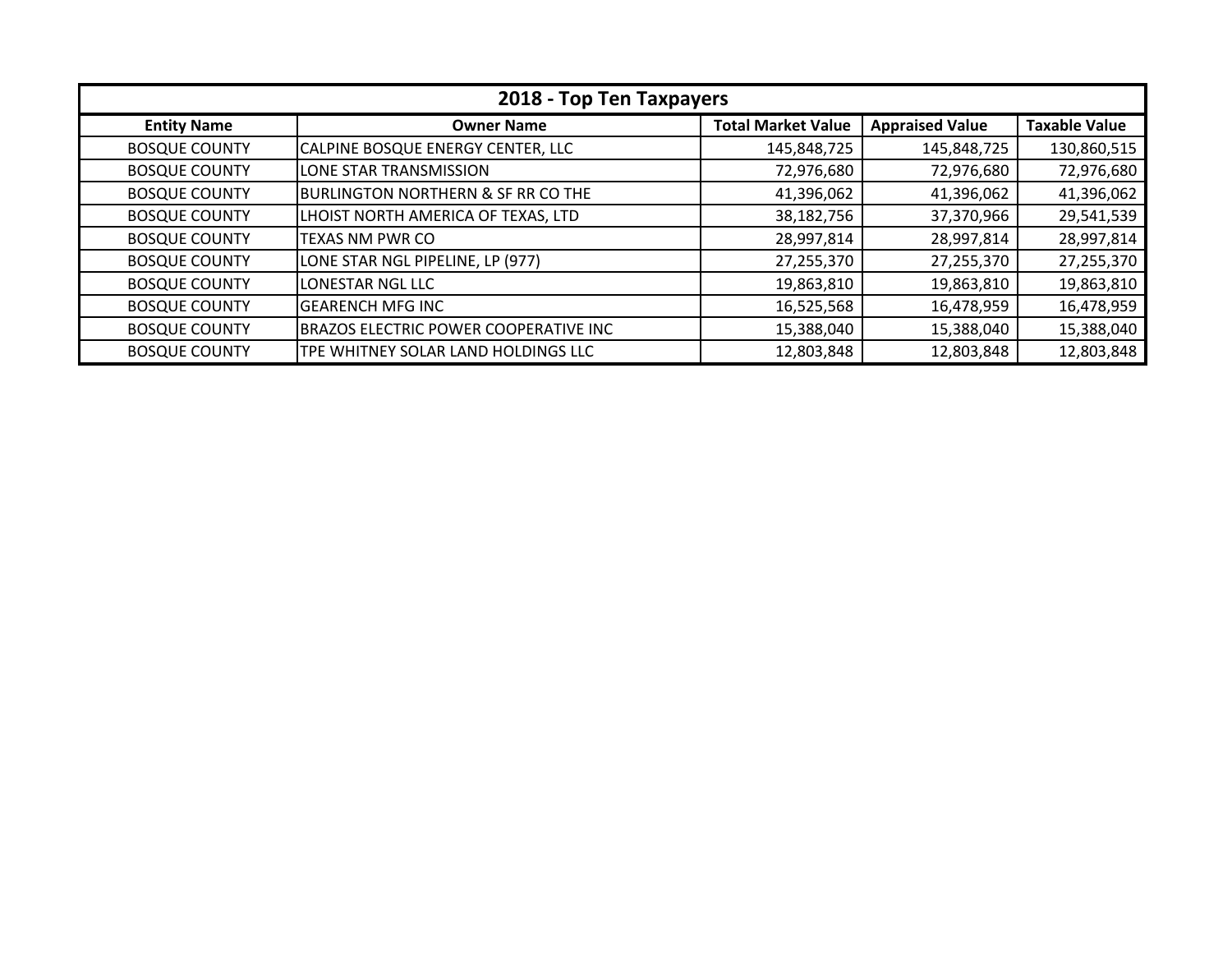| 2018 - Top Ten Taxpayers |                                          |                           |                        |                      |
|--------------------------|------------------------------------------|---------------------------|------------------------|----------------------|
| <b>Entity Name</b>       | <b>Owner Name</b>                        | <b>Total Market Value</b> | <b>Appraised Value</b> | <b>Taxable Value</b> |
| <b>CHINA SPRING ISD</b>  | VERA, ERASMO & JENNIFER R                | 842,976                   | 772,009                | 747,009              |
| <b>CHINA SPRING ISD</b>  | SHANKLE, TERESA J                        | 451,490                   | 451,490                | 426,490              |
| <b>CHINA SPRING ISD</b>  | <b>INGRAM, J C &amp; BETTY</b>           | 415,742                   | 322,628                | 322,628              |
| <b>CHINA SPRING ISD</b>  | <b>WHITE, PATRICIA A</b>                 | 342,191                   | 342,191                | 307,191              |
| <b>CHINA SPRING ISD</b>  | <b>BELVILLE, KEITH</b>                   | 354,648                   | 291,349                | 291,349              |
| <b>CHINA SPRING ISD</b>  | <b>GRIFFIN, RONALD DALE</b>              | 311,997                   | 311,997                | 286,997              |
| <b>CHINA SPRING ISD</b>  | <b>FERGUSON, NANCY G &amp; CHARLES E</b> | 413,057                   | 298,440                | 263,440              |
| <b>CHINA SPRING ISD</b>  | <b>SHEEHAN, ROBERT &amp; AMBER</b>       | 263,352                   | 263,352                | 263,352              |
| <b>CHINA SPRING ISD</b>  | SKINNER, KARLA M                         | 283,854                   | 283,854                | 258,854              |
| <b>CHINA SPRING ISD</b>  | SALINAS, JOSE E & VERONICA               | 274,704                   | 274,704                | 249,704              |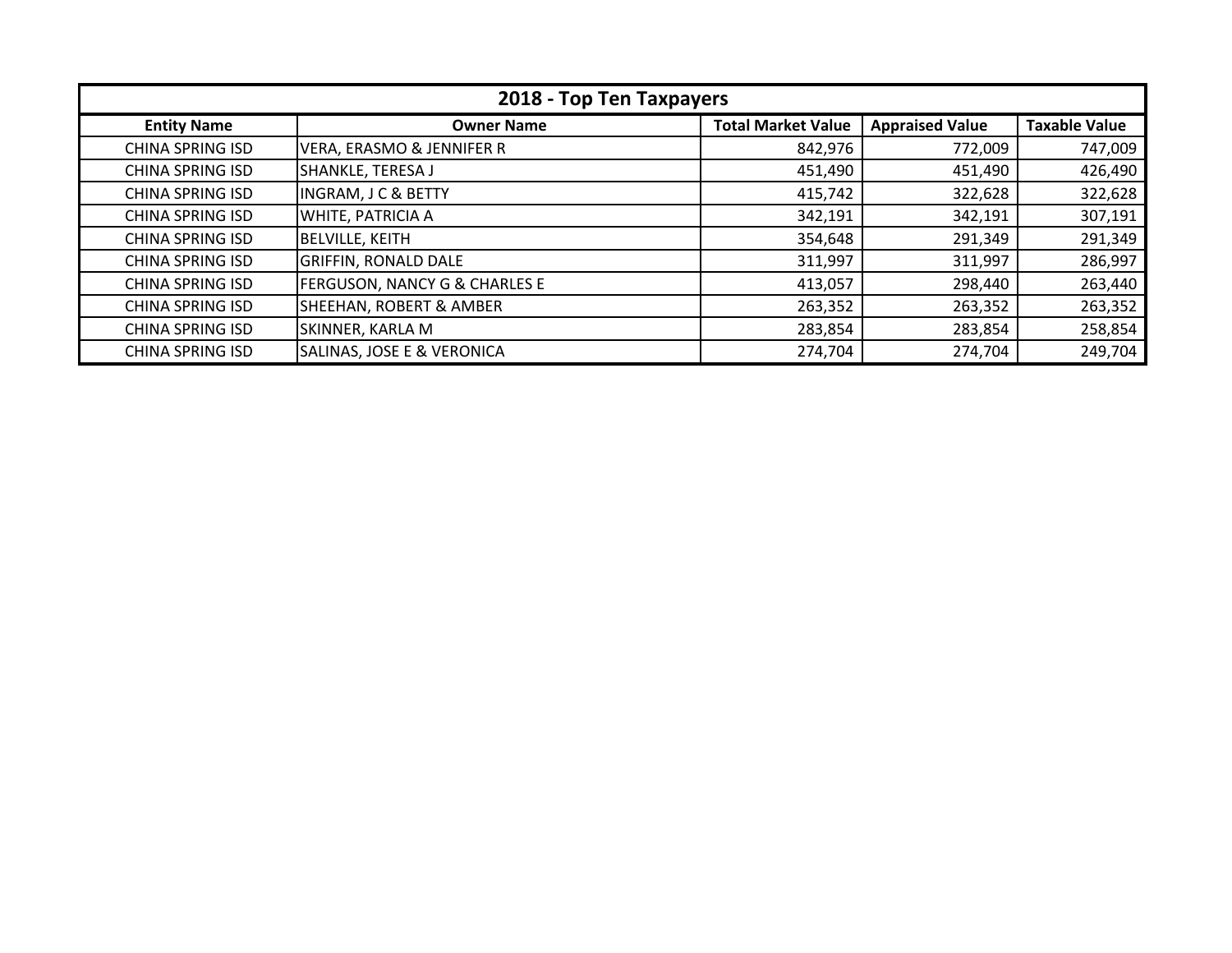| 2018 - Top Ten Taxpayers |                                               |                           |                        |                      |
|--------------------------|-----------------------------------------------|---------------------------|------------------------|----------------------|
| <b>Entity Name</b>       | <b>Owner Name</b>                             | <b>Total Market Value</b> | <b>Appraised Value</b> | <b>Taxable Value</b> |
| ESD.                     | CALPINE BOSQUE ENERGY CENTER, LLC             | 145,848,725               | 145,848,725            | 130,860,515          |
| <b>ESD</b>               | LONE STAR TRANSMISSION                        | 72,976,680                | 72,976,680             | 72,976,680           |
| <b>ESD</b>               | <b>BURLINGTON NORTHERN &amp; SF RR CO THE</b> | 31,909,321                | 31,909,321             | 31,909,321           |
| <b>ESD</b>               | LHOIST NORTH AMERICA OF TEXAS, LTD            | 38,182,756                | 37,370,966             | 30,212,186           |
| <b>ESD</b>               | <b>TEXAS NM PWR CO</b>                        | 28,997,814                | 28,997,814             | 28,997,814           |
| <b>ESD</b>               | LONE STAR NGL PIPELINE, LP (977)              | 27,255,370                | 27,255,370             | 27,255,370           |
| <b>ESD</b>               | <b>LONESTAR NGL LLC</b>                       | 19,863,810                | 19,863,810             | 19,863,810           |
| <b>ESD</b>               | <b>GEARENCH MFG INC</b>                       | 16,525,568                | 16,478,959             | 16,478,959           |
| <b>ESD</b>               | <b>BRAZOS ELECTRIC POWER COOPERATIVE INC</b>  | 15,388,040                | 15,388,040             | 15,388,040           |
| <b>ESD</b>               | TPE WHITNEY SOLAR LAND HOLDINGS LLC           | 12,803,848                | 12,803,848             | 12,803,848           |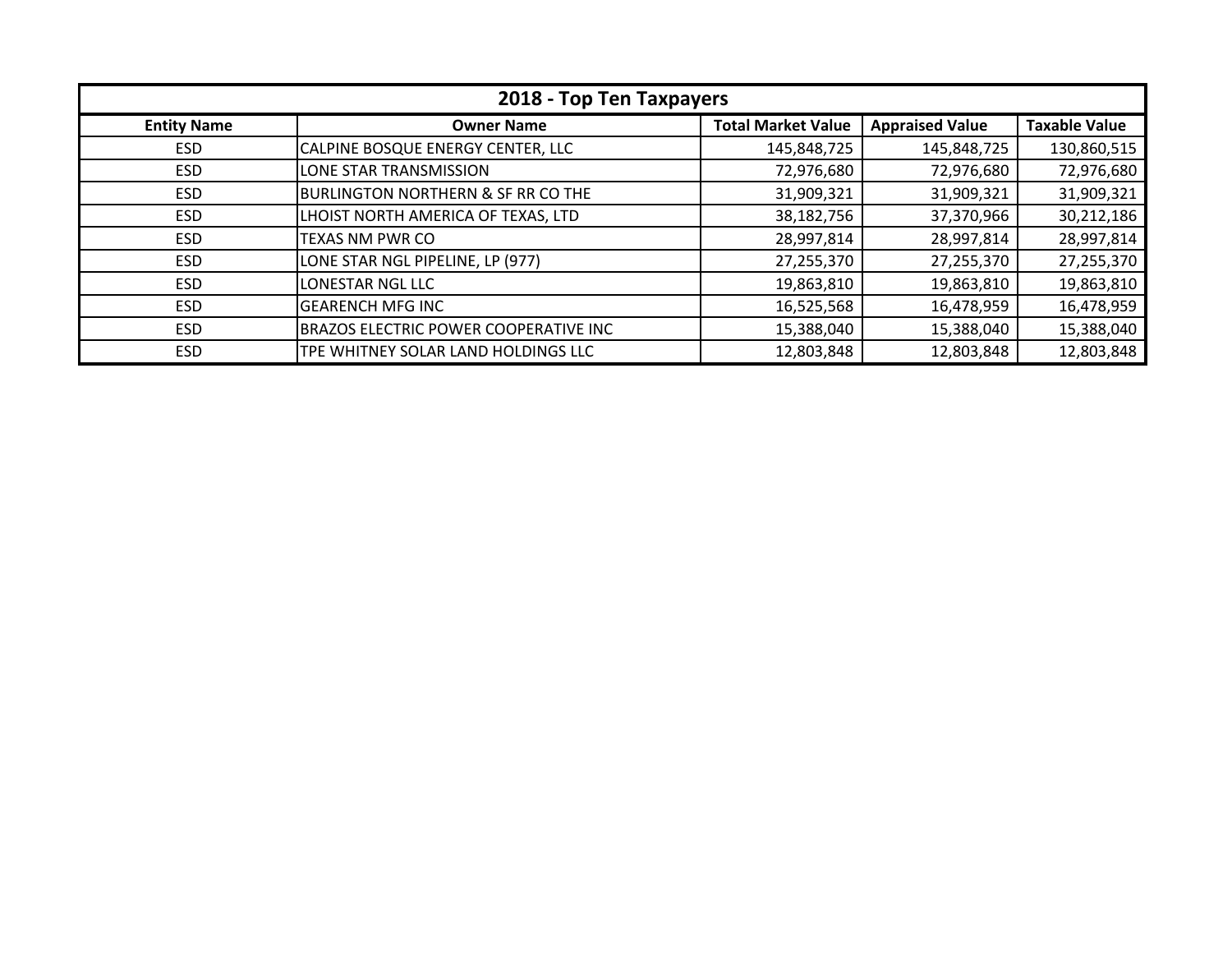| 2018 - Top Ten Taxpayers |                                               |                           |                        |                      |
|--------------------------|-----------------------------------------------|---------------------------|------------------------|----------------------|
| <b>Entity Name</b>       | <b>Owner Name</b>                             | <b>Total Market Value</b> | <b>Appraised Value</b> | <b>Taxable Value</b> |
| <b>CONS GROUNDWATER</b>  | <b>CALPINE BOSQUE ENERGY CENTER, LLC</b>      | 145,848,725               | 145,848,725            | 130,860,515          |
| <b>CONS GROUNDWATER</b>  | LONE STAR TRANSMISSION                        | 72,976,680                | 72,976,680             | 72,976,680           |
| <b>CONS GROUNDWATER</b>  | <b>BURLINGTON NORTHERN &amp; SF RR CO THE</b> | 31,909,321                | 31,909,321             | 31,909,321           |
| <b>CONS GROUNDWATER</b>  | LHOIST NORTH AMERICA OF TEXAS, LTD            | 38,182,756                | 37,370,966             | 30,212,186           |
| <b>CONS GROUNDWATER</b>  | TEXAS NM PWR CO                               | 28,997,814                | 28,997,814             | 28,997,814           |
| <b>CONS GROUNDWATER</b>  | LONE STAR NGL PIPELINE, LP (977)              | 27,255,370                | 27,255,370             | 27,255,370           |
| <b>CONS GROUNDWATER</b>  | LONESTAR NGL LLC                              | 19,863,810                | 19,863,810             | 19,863,810           |
| <b>CONS GROUNDWATER</b>  | <b>GEARENCH MFG INC</b>                       | 16,525,568                | 16,478,959             | 16,478,959           |
| <b>CONS GROUNDWATER</b>  | BRAZOS ELECTRIC POWER COOPERATIVE INC         | 15,388,040                | 15,388,040             | 15,388,040           |
| <b>CONS GROUNDWATER</b>  | TPE WHITNEY SOLAR LAND HOLDINGS LLC           | 12,803,848                | 12,803,848             | 12,803,848           |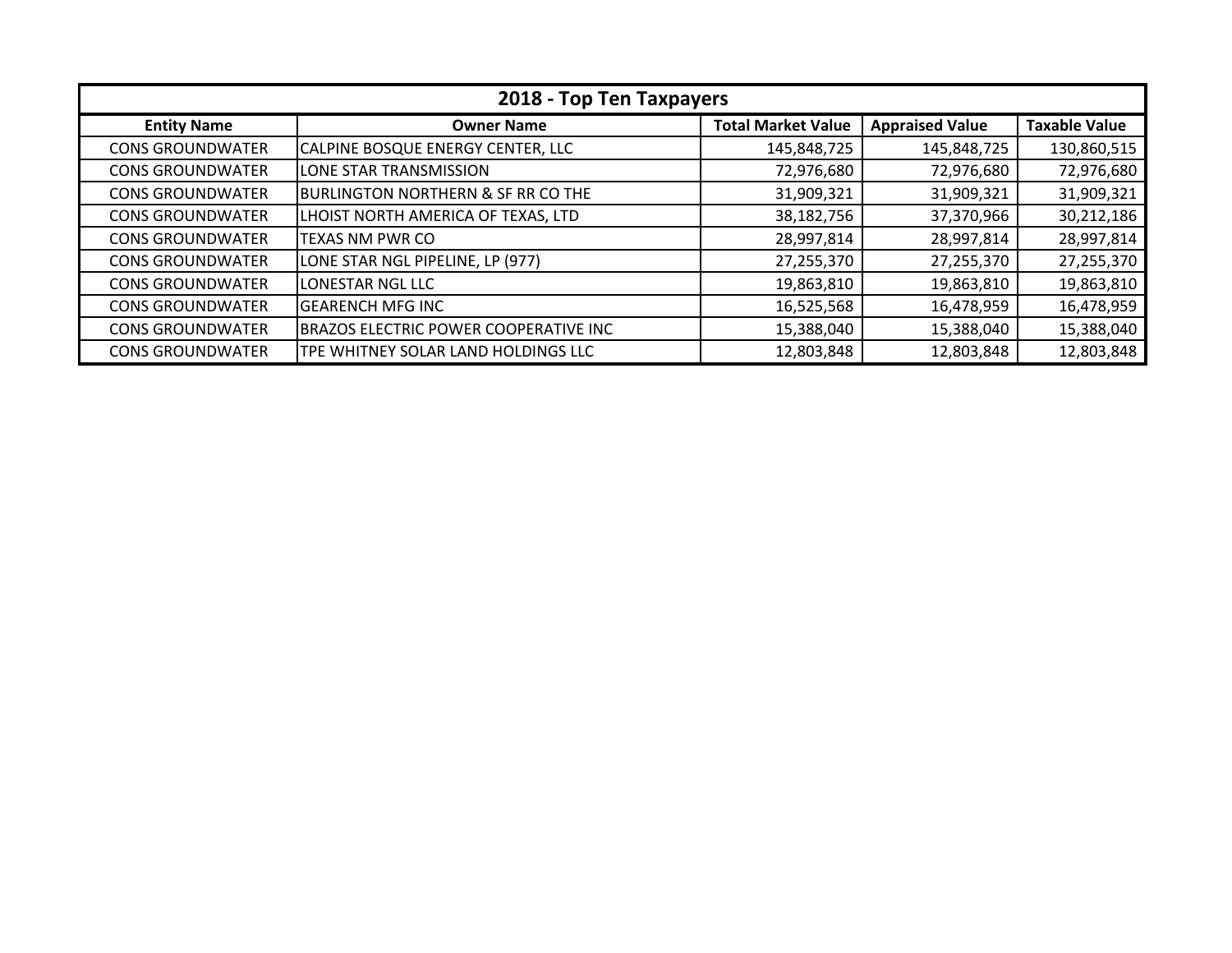| 2018 - Top Ten Taxpayers  |                                            |                           |                        |                      |
|---------------------------|--------------------------------------------|---------------------------|------------------------|----------------------|
| <b>Entity Name</b>        | <b>Owner Name</b>                          | <b>Total Market Value</b> | <b>Appraised Value</b> | <b>Taxable Value</b> |
| <b>CRANFILLS GAP CITY</b> | <b>EVANS STANDARD PRODUCTS</b>             | 1,292,392                 | 1,292,392              | 1,292,392            |
| <b>CRANFILLS GAP CITY</b> | FIRST SECURITY STATE BANK OF CRANFILLS GAP | 304,345                   | 304,345                | 304,345              |
| <b>CRANFILLS GAP CITY</b> | MOORE, JAMES E                             | 216,351                   | 216,351                | 216,351              |
| <b>CRANFILLS GAP CITY</b> | LEE, BARBARA A                             | 179,063                   | 179,063                | 179,063              |
| <b>CRANFILLS GAP CITY</b> | CARLSON, OWEN                              | 176,128                   | 176,128                | 176,128              |
| <b>CRANFILLS GAP CITY</b> | MOORE, DALTON C & (ELAINE M)               | 165,285                   | 165,285                | 165,285              |
| <b>CRANFILLS GAP CITY</b> | UNITED ELECTRIC COOP SERVICES, INC         | 143,800                   | 143,800                | 143,800              |
| <b>CRANFILLS GAP CITY</b> | CAMP, SUE                                  | 135,738                   | 135,738                | 135,738              |
| <b>CRANFILLS GAP CITY</b> | <b>VIERTEL, BOBBY H</b>                    | 134,518                   | 134,518                | 134,518              |
| <b>CRANFILLS GAP CITY</b> | PIERCE, TOMMY                              | 165,201                   | 133,896                | 133,896              |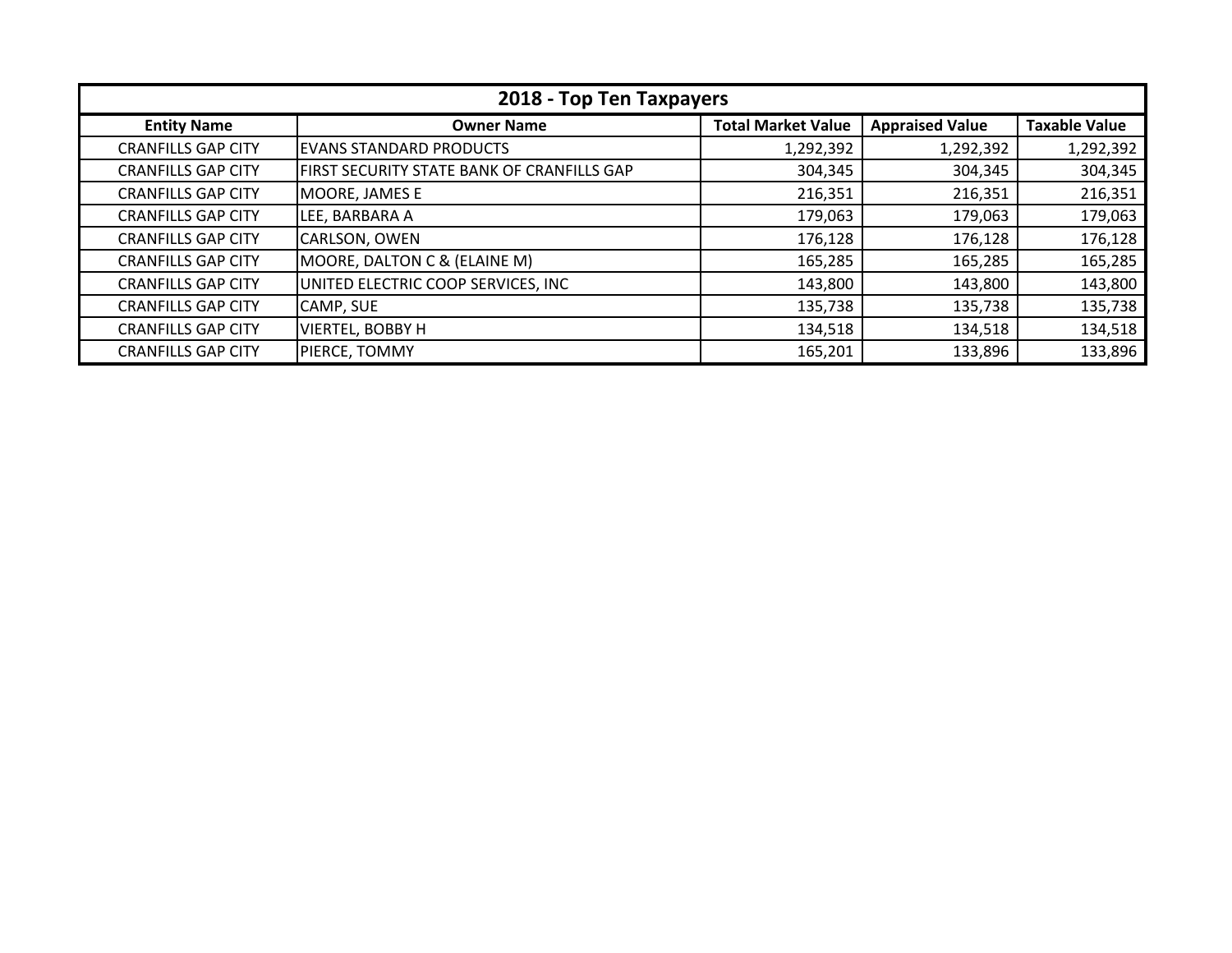| 2018 - Top Ten Taxpayers |                                               |                           |                        |                      |
|--------------------------|-----------------------------------------------|---------------------------|------------------------|----------------------|
| <b>Entity Name</b>       | <b>Owner Name</b>                             | <b>Total Market Value</b> | <b>Appraised Value</b> | <b>Taxable Value</b> |
| <b>CLIFTON ISD</b>       | CALPINE BOSQUE ENERGY CENTER, LLC             | 145,848,725               | 145,848,725            | 130,860,515          |
| <b>CLIFTON ISD</b>       | LONE STAR TRANSMISSION                        | 25,002,430                | 25,002,430             | 25,002,430           |
| <b>CLIFTON ISD</b>       | <b>GEARENCH MFG INC</b>                       | 16,525,568                | 16,478,959             | 16,478,959           |
| <b>CLIFTON ISD</b>       | <b>TEXAS NM PWR CO</b>                        | 15,962,702                | 15,962,702             | 15,962,702           |
| <b>CLIFTON ISD</b>       | BRAZOS ELECTRIC POWER COOPERATIVE INC         | 13,122,413                | 13,122,413             | 13,122,413           |
| <b>CLIFTON ISD</b>       | <b>BURLINGTON NORTHERN &amp; SF RR CO THE</b> | 9,544,002                 | 9,544,002              | 9,544,002            |
| <b>CLIFTON ISD</b>       | <b>CLIFTON MOULDING CORP</b>                  | 4,745,004                 | 4,745,004              | 4,550,454            |
| <b>CLIFTON ISD</b>       | PARSONS INVESTMENTS LLC                       | 3,857,190                 | 3,857,190              | 3,857,190            |
| <b>CLIFTON ISD</b>       | <b>GLOBALSTAR LP</b>                          | 3,379,501                 | 3,379,501              | 3,379,501            |
| <b>CLIFTON ISD</b>       | <b>AUTOMOTIVE RENTALS, INC</b>                | 3,362,691                 | 3,362,691              | 3,362,691            |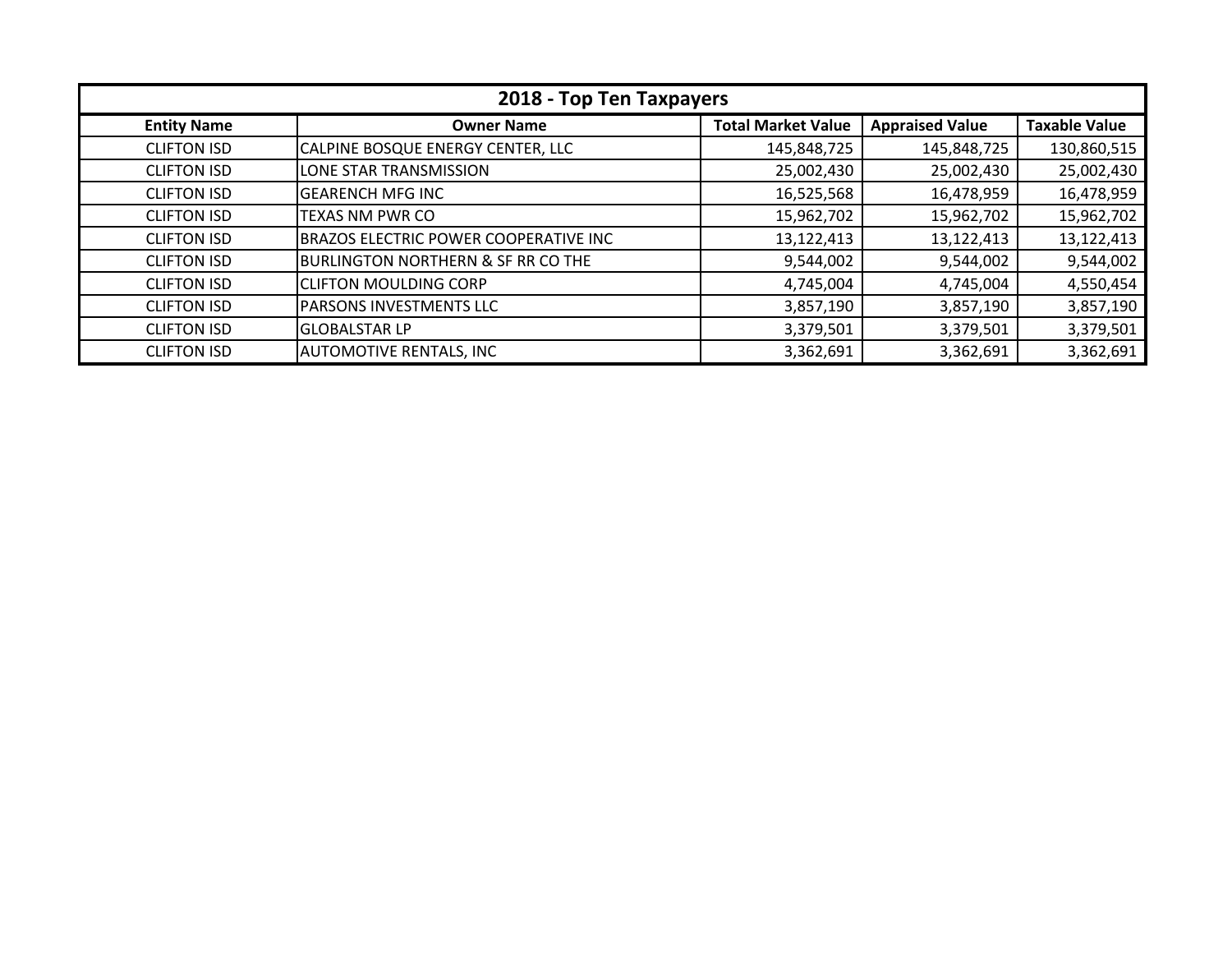| 2018 - Top Ten Taxpayers |                                       |                           |                        |                      |
|--------------------------|---------------------------------------|---------------------------|------------------------|----------------------|
| <b>Entity Name</b>       | <b>Owner Name</b>                     | <b>Total Market Value</b> | <b>Appraised Value</b> | <b>Taxable Value</b> |
| <b>IREDELL CITY</b>      | <b>TEXAS NM PWR CO</b>                | 336,810                   | 336,810                | 336,810              |
| <b>IREDELL CITY</b>      | <b>OWEN, LARRY &amp; PATSY</b>        | 305,861                   | 305,861                | 305,861              |
| <b>IREDELL CITY</b>      | WOODY, GAIL BONHAM                    | 282,995                   | 282,995                | 282,995              |
| <b>IREDELL CITY</b>      | OSBORNE, CHARLES E & DORRIS M         | 273,426                   | 273,426                | 273,426              |
| <b>IREDELL CITY</b>      | TEXAS WINDSTREAM INC                  | 220,890                   | 220,890                | 220,890              |
| <b>IREDELL CITY</b>      | <b>FOUTS, TROY</b>                    | 201,823                   | 195,562                | 195,562              |
| <b>IREDELL CITY</b>      | MCDONEL, DUFF G JR & NAOMIK           | 189,225                   | 189,225                | 189,225              |
| <b>IREDELL CITY</b>      | <b>TOMLINSON, JERRY &amp; SHIRLEY</b> | 188,334                   | 188,334                | 188,334              |
| <b>IREDELL CITY</b>      | <b>WUEMLING, STEPHEN L</b>            | 181,018                   | 181,018                | 181,018              |
| <b>IREDELL CITY</b>      | <b>CHICK, GLENDON R</b>               | 173,601                   | 173,601                | 173,601              |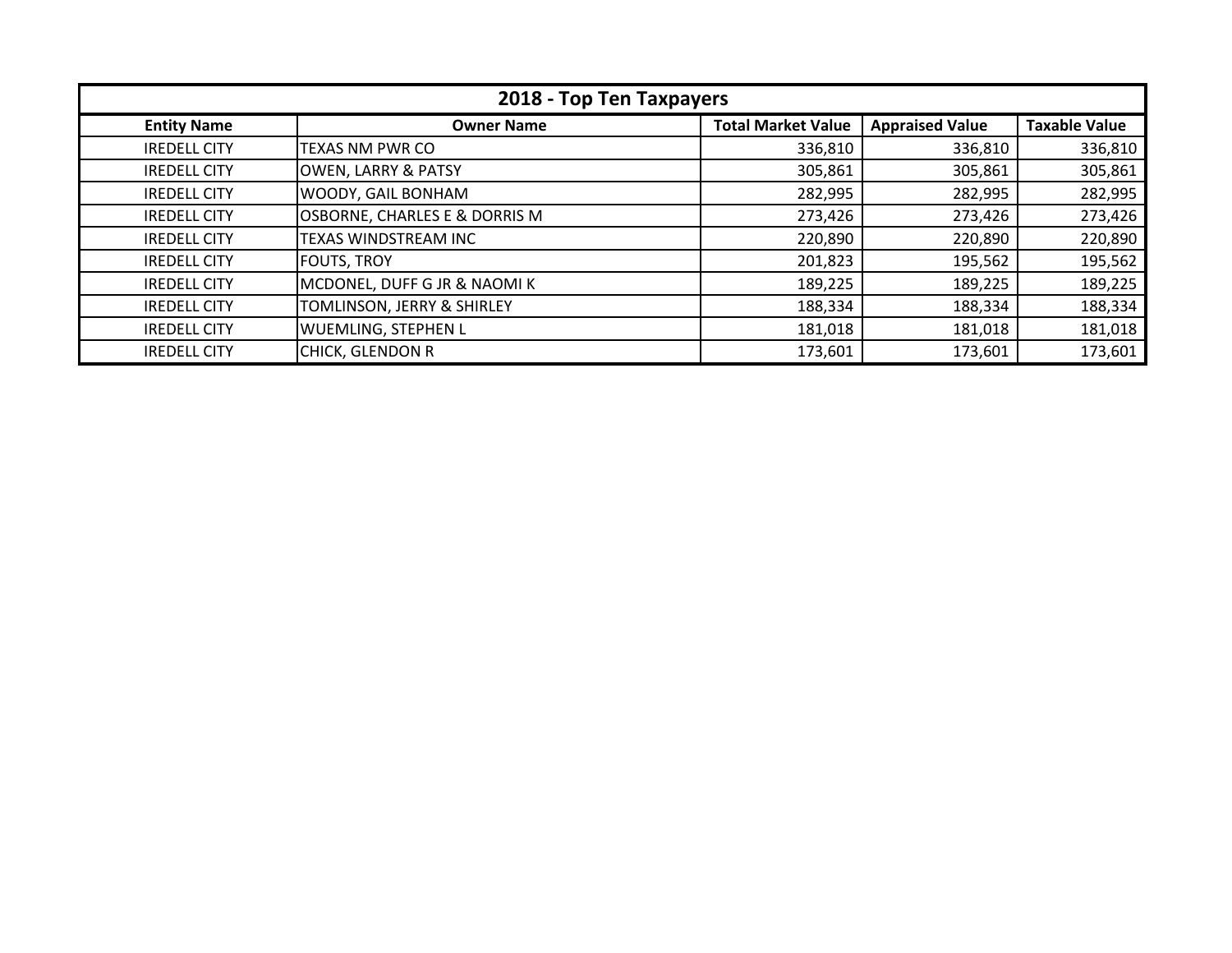| 2018 - Top Ten Taxpayers |                                      |                           |                        |                      |
|--------------------------|--------------------------------------|---------------------------|------------------------|----------------------|
| <b>Entity Name</b>       | <b>Owner Name</b>                    | <b>Total Market Value</b> | <b>Appraised Value</b> | <b>Taxable Value</b> |
| <b>CRANFILLS GAP ISD</b> | LONE STAR TRANSMISSION               | 5,627,490                 | 5,627,490              | 5,627,490            |
| <b>CRANFILLS GAP ISD</b> | LAKE, DAVID & SHIRLEY                | 11,317,813                | 1,472,810              | 1,472,810            |
| <b>CRANFILLS GAP ISD</b> | EVANS STANDARD PRODUCTS              | 1,292,392                 | 1,292,392              | 1,292,392            |
| <b>CRANFILLS GAP ISD</b> | <b>BJKS PROPERTIES LTD</b>           | 4,085,300                 | 1,200,068              | 1,200,068            |
| <b>CRANFILLS GAP ISD</b> | INEILS CREEK PROPERTY CO LTD         | 5,445,204                 | 1,165,751              | 1,165,751            |
| <b>CRANFILLS GAP ISD</b> | L E BROWN RANCH HOLDINGS LP          | 3,375,146                 | 1,128,990              | 1,128,990            |
| <b>CRANFILLS GAP ISD</b> | <b>WELLS, STEPHEN A &amp; JUDY B</b> | 2,077,075                 | 1,059,714              | 1,024,714            |
| <b>CRANFILLS GAP ISD</b> | <b>GRELLE, MARTIN G</b>              | 1,211,199                 | 888,347                | 863,347              |
| <b>CRANFILLS GAP ISD</b> | THOMASON, R B & SIDNEY               | 2,598,733                 | 794,479                | 759,479              |
| <b>CRANFILLS GAP ISD</b> | RAGSDALE, RONALD L & MYNETTA M       | 1,559,341                 | 674,049                | 649,049              |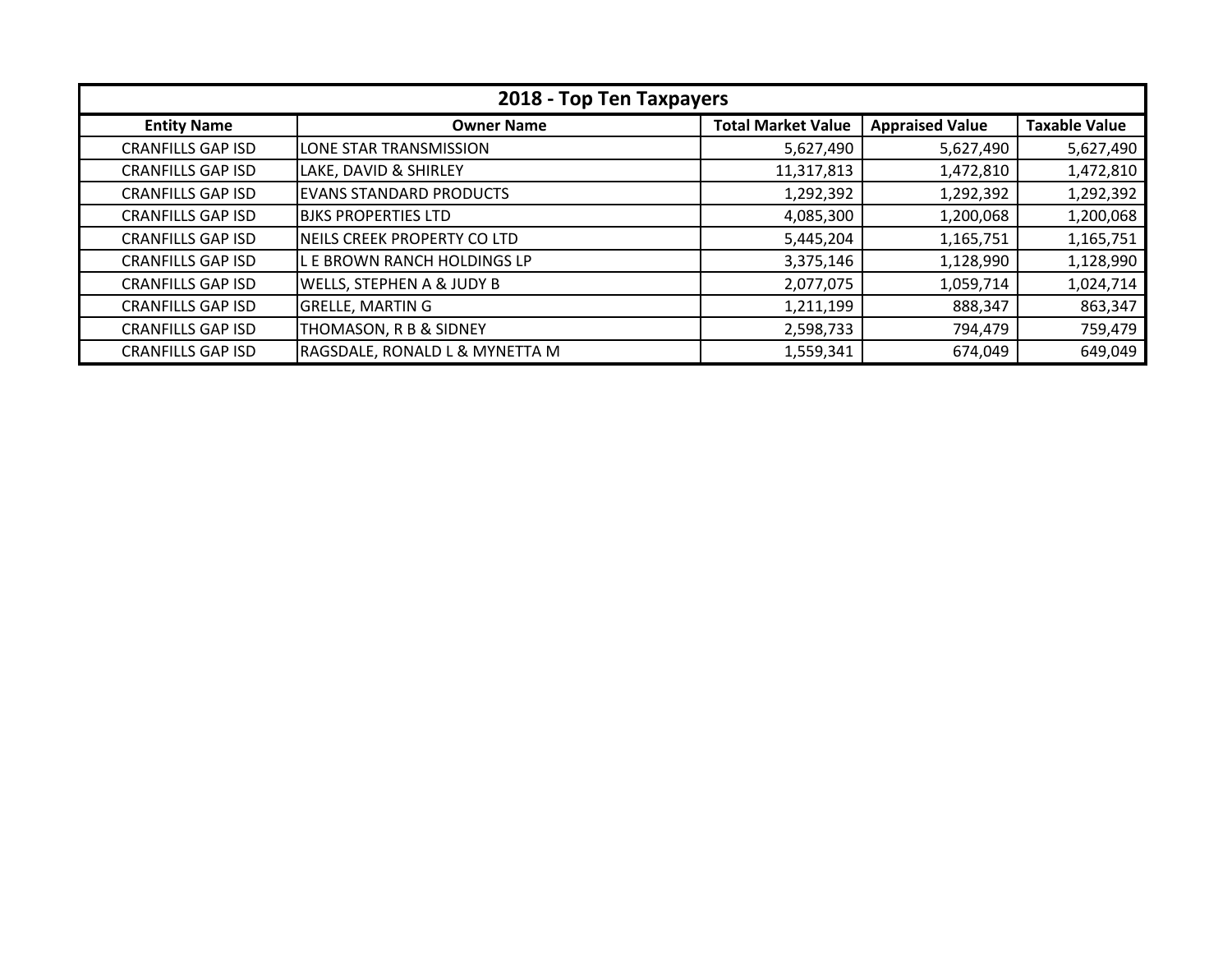| 2018 - Top Ten Taxpayers |                                               |                           |                        |                      |
|--------------------------|-----------------------------------------------|---------------------------|------------------------|----------------------|
| <b>Entity Name</b>       | <b>Owner Name</b>                             | <b>Total Market Value</b> | <b>Appraised Value</b> | <b>Taxable Value</b> |
| <b>MERIDIAN CITY</b>     | DOUBLE B FOODS, INC                           | 6,225,675                 | 6,225,675              | 6,225,675            |
| <b>MERIDIAN CITY</b>     | R MILLER FAMILY LP                            | 1,989,422                 | 1,968,972              | 1,968,972            |
| <b>MERIDIAN CITY</b>     | TPI MERIDIAN, LLC                             | 1,795,360                 | 1,795,360              | 1,795,360            |
| <b>MERIDIAN CITY</b>     | <b>TEXAS NM PWR CO</b>                        | 1,361,250                 | 1,361,250              | 1,361,250            |
| <b>MERIDIAN CITY</b>     | <b>BURLINGTON NORTHERN &amp; SF RR CO THE</b> | 1,156,318                 | 1,156,318              | 1,156,318            |
| <b>MERIDIAN CITY</b>     | <b>BROOKSHIRE BROTHERS</b>                    | 949,584                   | 949,584                | 949,584              |
| <b>MERIDIAN CITY</b>     | <b>KEITH PROPERTIES INC</b>                   | 653,979                   | 653,979                | 653,979              |
| <b>MERIDIAN CITY</b>     | <b>ATMOS ENERGY/MID-TEX DIV</b>               | 649,610                   | 649,610                | 649,610              |
| <b>MERIDIAN CITY</b>     | <b>PIONEER BANK</b>                           | 587,335                   | 587,335                | 587,335              |
| <b>MERIDIAN CITY</b>     | HOWARD, BARBARA G                             | 431,883                   | 431,883                | 431,883              |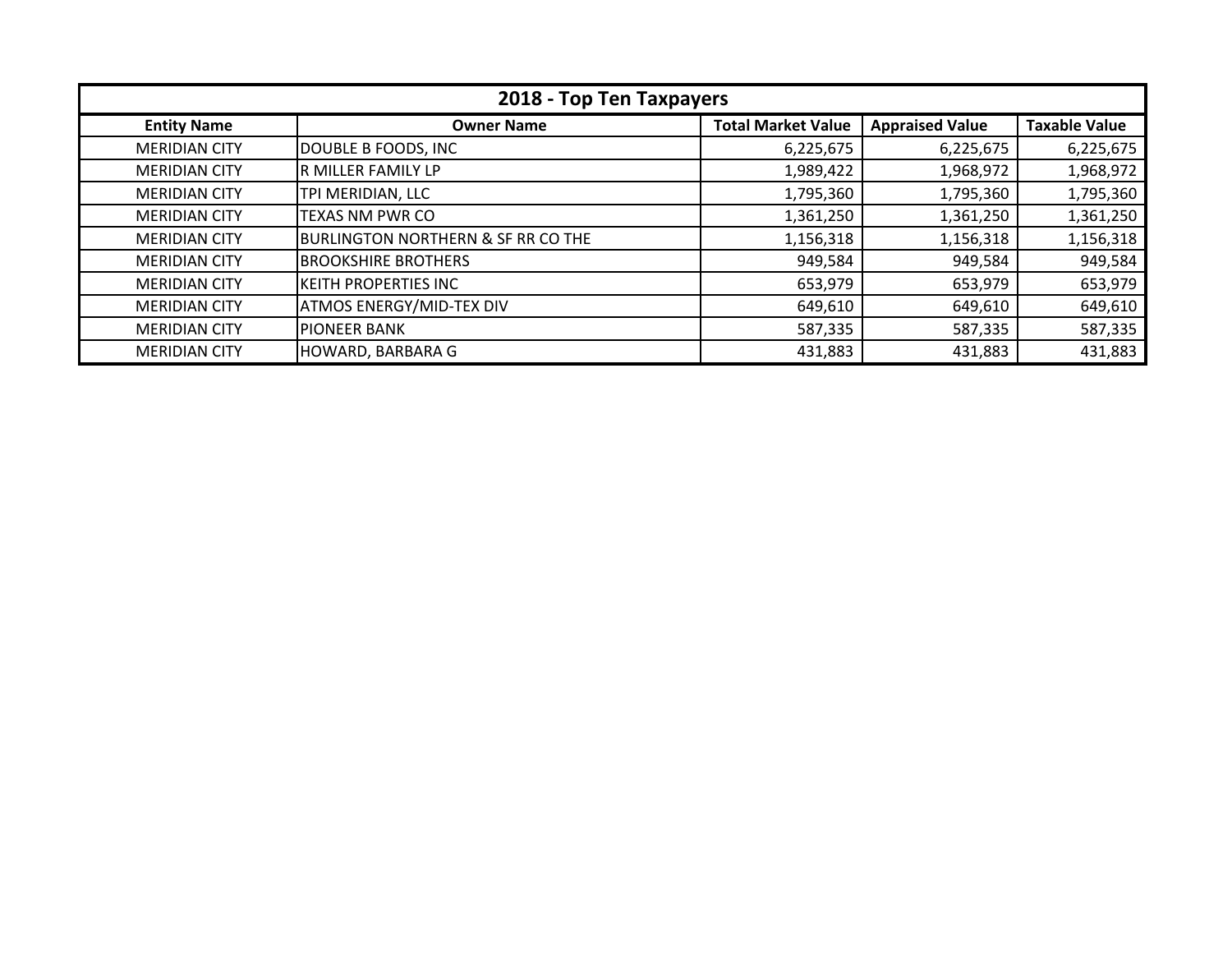| 2018 - Top Ten Taxpayers |                                             |                           |                        |                      |
|--------------------------|---------------------------------------------|---------------------------|------------------------|----------------------|
| <b>Entity Name</b>       | <b>Owner Name</b>                           | <b>Total Market Value</b> | <b>Appraised Value</b> | <b>Taxable Value</b> |
| HICO ISD                 | LONE STAR TRANSMISSION                      | 2,858,050                 | 2,858,050              | 2,858,050            |
| HICO ISD                 | MORNING STAR FAMILY L P, THE                | 6,717,868                 | 1,284,321              | 1,284,321            |
| HICO ISD                 | VILLEDA, MARIELA & MARIA                    | 1,016,595                 | 975,365                | 975,365              |
| HICO ISD                 | GERVAIS, HAROLD P & PAMELA A.               | 709,380                   | 449,652                | 424,652              |
| HICO ISD                 | <b>BOSQHAM PARK LLC</b>                     | 651,679                   | 328,766                | 321,499              |
| HICO ISD                 | LITTLETON, JODY E                           | 905,346                   | 302,796                | 267,796              |
| HICO ISD                 | <b>STOVALL, ZACHARY A</b>                   | 276,905                   | 240,074                | 215,074              |
| HICO ISD                 | <b>WETHERINGTON, WALTER &amp; CAROL LTE</b> | 337,225                   | 206,484                | 171,484              |
| HICO ISD                 | <b>BODEN, DOMONIC</b>                       | 182,187                   | 182,187                | 157,187              |
| HICO ISD                 | SHULL, JEFFERY D                            | 154,572                   | 154,572                | 154,572              |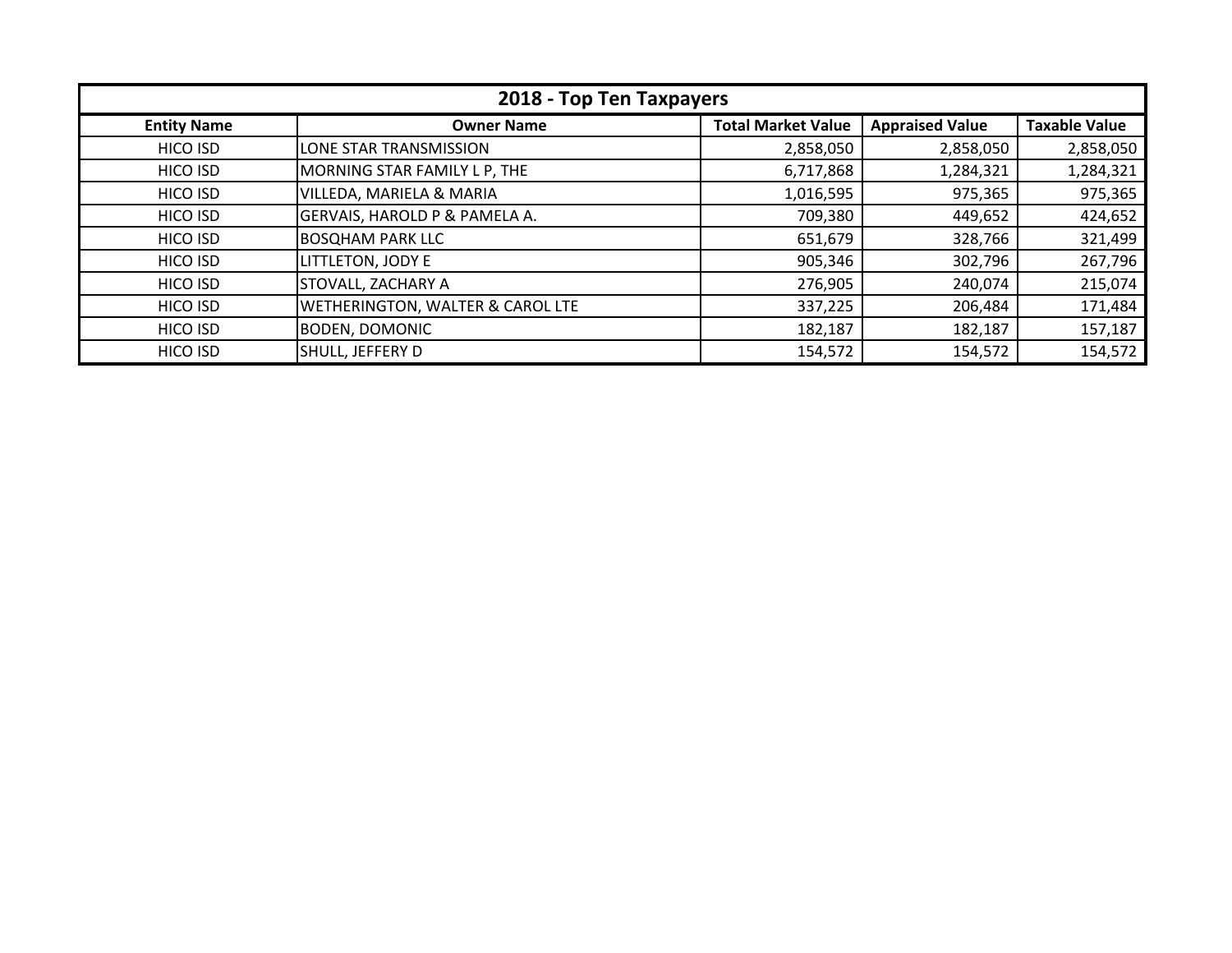| 2018 - Top Ten Taxpayers |                                               |                           |                        |                      |
|--------------------------|-----------------------------------------------|---------------------------|------------------------|----------------------|
| <b>Entity Name</b>       | <b>Owner Name</b>                             | <b>Total Market Value</b> | <b>Appraised Value</b> | <b>Taxable Value</b> |
| <b>MORGAN CITY</b>       | <b>BURLINGTON NORTHERN &amp; SF RR CO THE</b> | 572,411                   | 572,411                | 572,411              |
| <b>MORGAN CITY</b>       | PAYNE, TAYLOR & FLONNIE                       | 542,632                   | 447,279                | 447,279              |
| <b>MORGAN CITY</b>       | <b>TEXAS NM PWR CO</b>                        | 405,770                   | 405,770                | 405,770              |
| <b>MORGAN CITY</b>       | KINNARD, JAKE D                               | 392,026                   | 392,026                | 392,026              |
| <b>MORGAN CITY</b>       | WALDREP, PAUL R                               | 189,096                   | 189,096                | 189,096              |
| <b>MORGAN CITY</b>       | PAYNE, KELLY D & JOETTA                       | 183,036                   | 183,036                | 183,036              |
| <b>MORGAN CITY</b>       | <b>WHEELER, PAULINE</b>                       | 177,090                   | 169,607                | 169,607              |
| <b>MORGAN CITY</b>       | <b>NOORANI, ABDUL R</b>                       | 162,351                   | 162,351                | 162,351              |
| <b>MORGAN CITY</b>       | <b>GOLIGHTLY, MICHAEL L &amp; LORA A</b>      | 122,269                   | 122,269                | 122,269              |
| <b>MORGAN CITY</b>       | KIMBELL, MARION C & DARNELL LTE               | 116,335                   | 116,335                | 116,335              |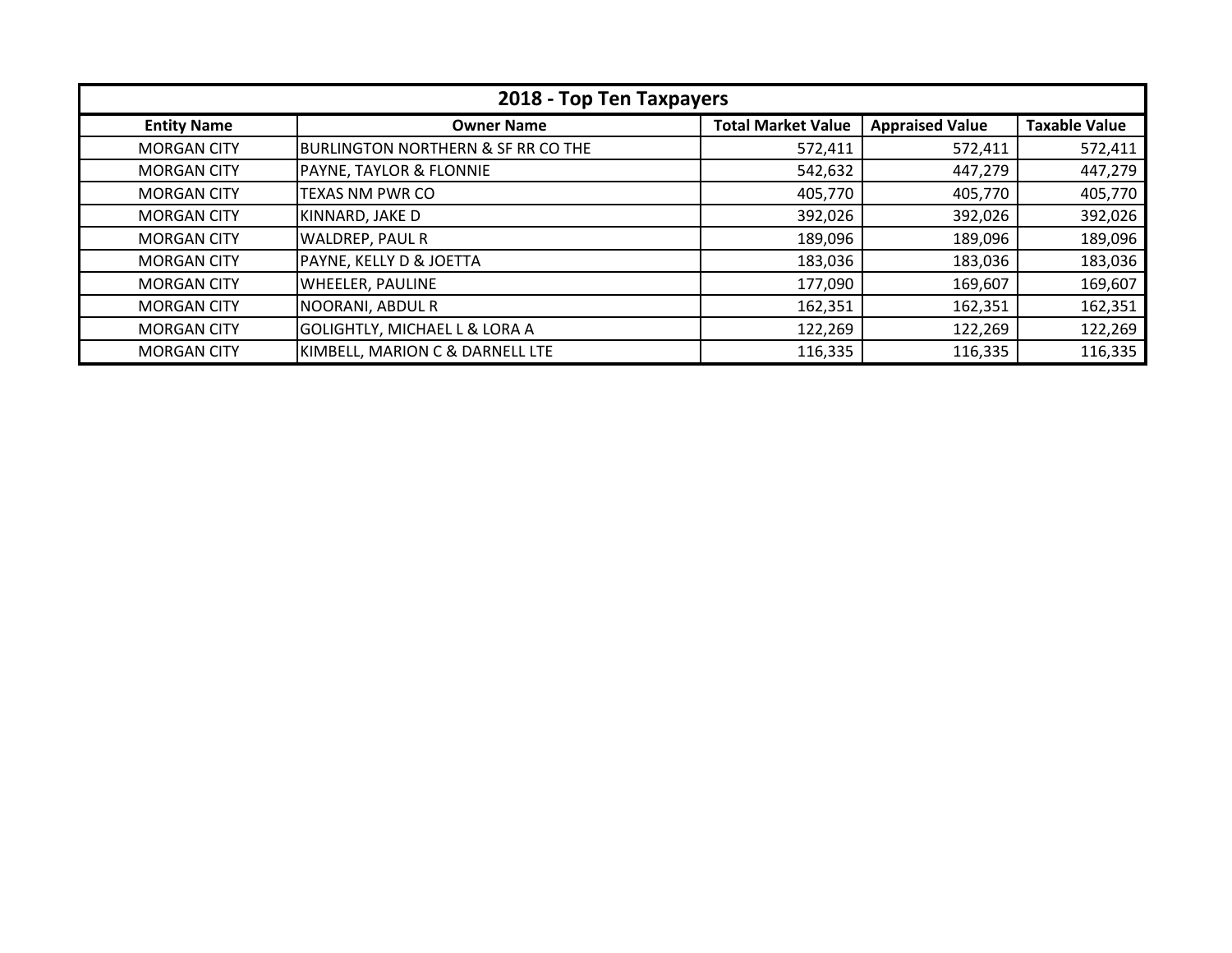| 2018 - Top Ten Taxpayers |                                  |                           |                        |                      |
|--------------------------|----------------------------------|---------------------------|------------------------|----------------------|
| <b>Entity Name</b>       | <b>Owner Name</b>                | <b>Total Market Value</b> | <b>Appraised Value</b> | <b>Taxable Value</b> |
| <b>IREDELL ISD</b>       | <b>LONE STAR TRANSMISSION</b>    | 29,308,280                | 29,308,280             | 29,308,280           |
| <b>IREDELL ISD</b>       | LONE STAR NGL PIPELINE, LP (977) | 5,267,380                 | 5,267,380              | 5,267,380            |
| <b>IREDELL ISD</b>       | <b>4SES LLC</b>                  | 10,483,007                | 2,511,629              | 2,511,629            |
| <b>IREDELL ISD</b>       | <b>TEXAS NM PWR CO</b>           | 2,039,937                 | 2,039,937              | 2,039,937            |
| <b>IREDELL ISD</b>       | ETC TEXAS PIPELINE LTD           | 1,440,620                 | 1,440,620              | 1,440,620            |
| <b>IREDELL ISD</b>       | MURSKI FAMILY LTD PARTNERSHIP    | 5,004,757                 | 1,308,008              | 1,283,008            |
| <b>IREDELL ISD</b>       | <b>MESA RANCH PARTNERS LP</b>    | 2,388,046                 | 1,297,799              | 1,262,799            |
| <b>IREDELL ISD</b>       | COOLWATER LAND COMPANY LP        | 5,867,013                 | 1,232,955              | 1,232,955            |
| <b>IREDELL ISD</b>       | GOERTZ, JO, CUTTING HORSES L C   | 2,332,436                 | 1,104,781              | 1,104,781            |
| <b>IREDELL ISD</b>       | MILDREN RANCH & CATTLE LLC       | 2,070,522                 | 1,024,367              | 1,024,367            |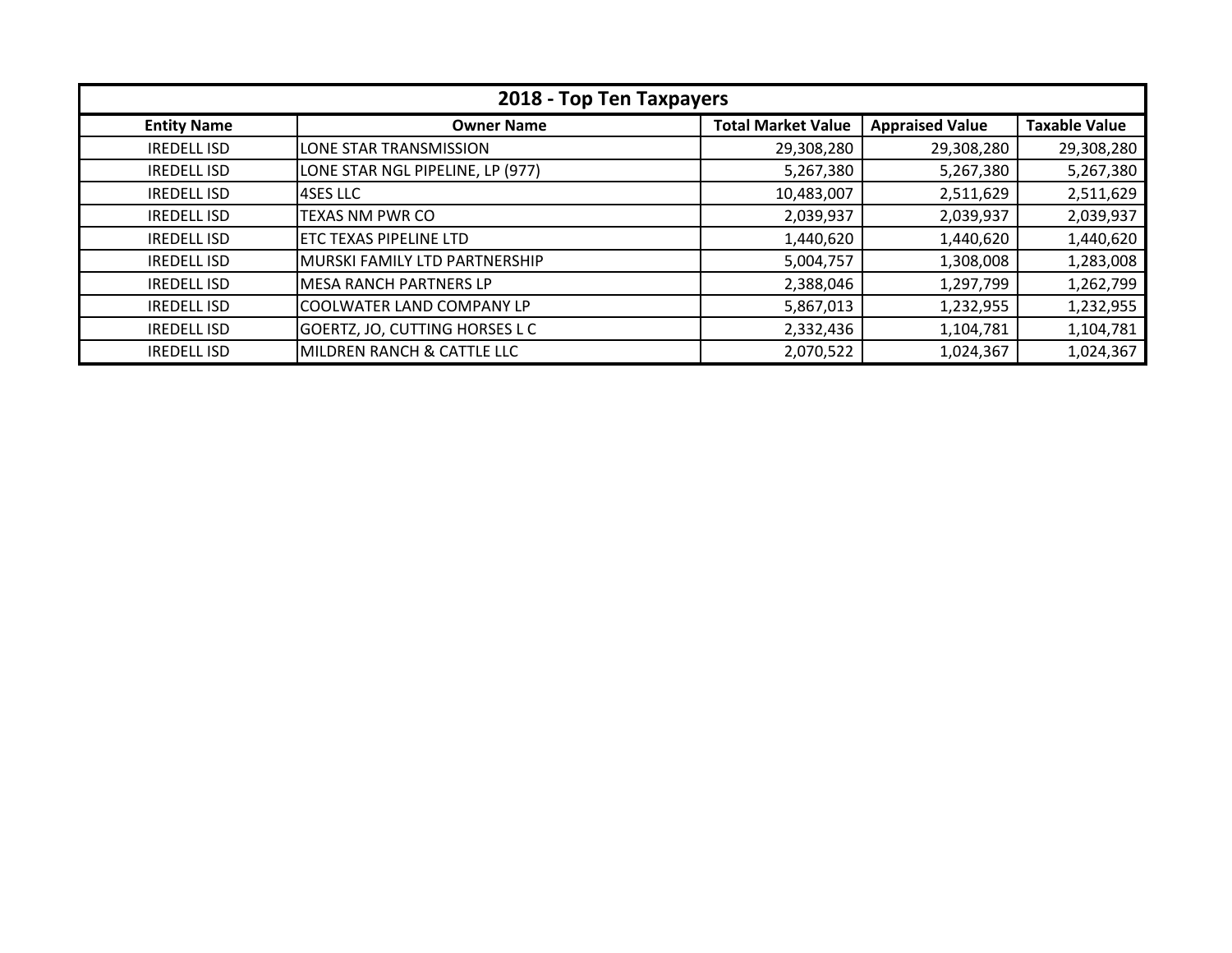| 2018 - Top Ten Taxpayers |                                               |                           |                        |                      |
|--------------------------|-----------------------------------------------|---------------------------|------------------------|----------------------|
| <b>Entity Name</b>       | <b>Owner Name</b>                             | <b>Total Market Value</b> | <b>Appraised Value</b> | <b>Taxable Value</b> |
| <b>VALLEY MILLS CITY</b> | <b>TEXAS NM PWR CO</b>                        | 894,590                   | 894,590                | 894,590              |
| <b>VALLEY MILLS CITY</b> | <b>BURLINGTON NORTHERN &amp; SF RR CO THE</b> | 830,310                   | 830,310                | 830,310              |
| <b>VALLEY MILLS CITY</b> | B & B EXPRESS #80                             | 722,819                   | 722,819                | 722,819              |
| <b>VALLEY MILLS CITY</b> | NUTT, HUBERT B JR                             | 608,447                   | 608,447                | 605,447              |
| <b>VALLEY MILLS CITY</b> | <b>FIRST NATIONAL BANK BOSQUE COUNTY</b>      | 582,412                   | 582,412                | 582,412              |
| <b>VALLEY MILLS CITY</b> | TEXAS WINDSTREAM INC                          | 564,590                   | 564,590                | 564,590              |
| <b>VALLEY MILLS CITY</b> | HUNTER HOMES, INC                             | 479,665                   | 479,665                | 479,665              |
| <b>VALLEY MILLS CITY</b> | OMEGA HEALTHCARE INVESTORS, INC               | 429,796                   | 429,796                | 429,796              |
| <b>VALLEY MILLS CITY</b> | <b>BROOKSHIRE BROTHERS INC.</b>               | 396,401                   | 396,401                | 396,401              |
| <b>VALLEY MILLS CITY</b> | <b>KEITHS ACE HARDWARE</b>                    | 386,330                   | 386,330                | 386,330              |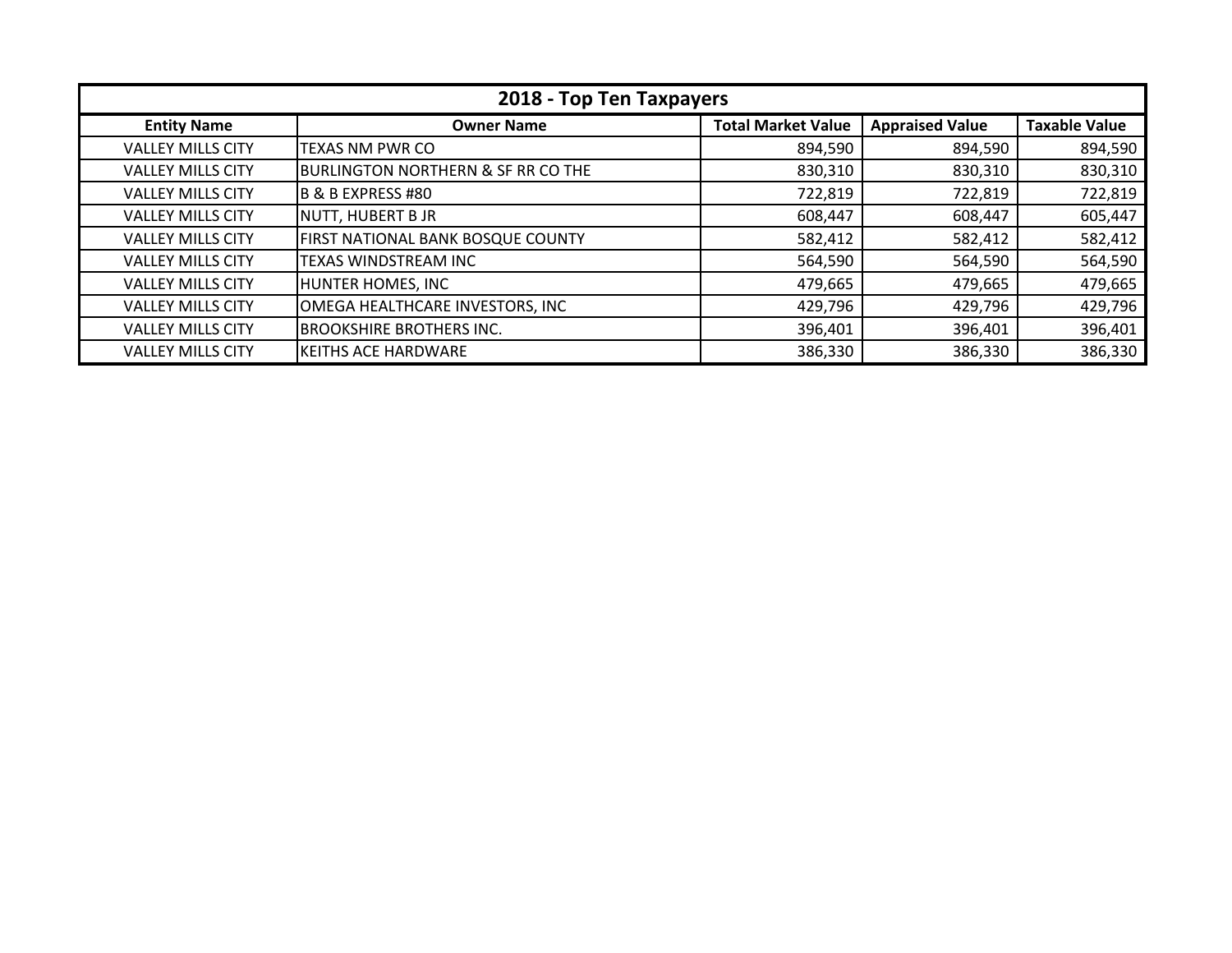| 2018 - Top Ten Taxpayers |                                               |                           |                        |                      |
|--------------------------|-----------------------------------------------|---------------------------|------------------------|----------------------|
| <b>Entity Name</b>       | <b>Owner Name</b>                             | <b>Total Market Value</b> | <b>Appraised Value</b> | <b>Taxable Value</b> |
| <b>JONESBORO ISD</b>     | <b>KETTLER, KEVIN WADE</b>                    | 572,825                   | 261,775                | 236,775              |
| JONESBORO ISD            | <b>EDGE, PAUL E</b>                           | 454,558                   | 138,192                | 138,192              |
| JONESBORO ISD            | <b>RICHARDS, VIRGINIA L &amp; AUBREY W JR</b> | 230,761                   | 156,538                | 133,088              |
| <b>JONESBORO ISD</b>     | L E BROWN RANCH HOLDINGS LP                   | 1,056,731                 | 95,981                 | 95,981               |
| <b>JONESBORO ISD</b>     | <b>BELKNAP, MEGAN L</b>                       | 78,649                    | 77,464                 | 77,464               |
| JONESBORO ISD            | DANIEL, WALLACE D JR                          | 164,929                   | 5,306                  | 5,306                |
| JONESBORO ISD            | <b>MASSEY BENTON PARTNERSHIP</b>              | 171,060                   | 5,250                  | 5,250                |
| JONESBORO ISD            | <b>BASHAM RANCH LTD</b>                       | 132,216                   | 4,773                  | 4,773                |
| <b>JONESBORO ISD</b>     | DANIEL, WALLACE D JR                          | 83,824                    | 2,696                  | 2,696                |
| <b>JONESBORO ISD</b>     | DANIEL, RICHARD LTE                           | 46,354                    | 1,798                  | 1,798                |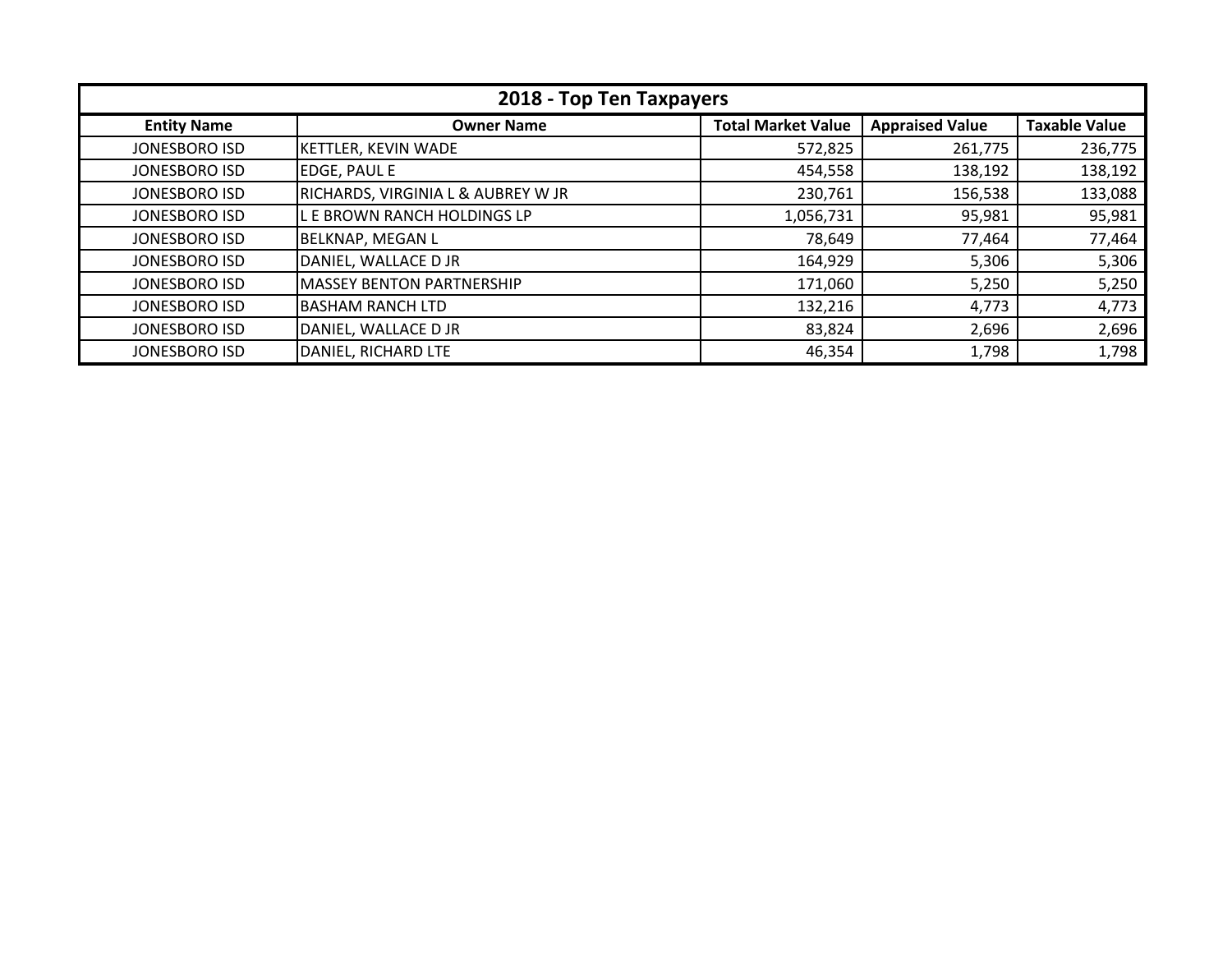| 2018 - Top Ten Taxpayers   |                                          |                           |                        |                      |
|----------------------------|------------------------------------------|---------------------------|------------------------|----------------------|
| <b>Entity Name</b>         | <b>Owner Name</b>                        | <b>Total Market Value</b> | <b>Appraised Value</b> | <b>Taxable Value</b> |
| <b>WALNUT SPRINGS CITY</b> | LOWRIE, BILLY J SR & DONNA J             | 646,144                   | 646,144                | 646,144              |
| <b>WALNUT SPRINGS CITY</b> | TEXAS NM PWR CO                          | 600,260                   | 600,260                | 600,260              |
| <b>WALNUT SPRINGS CITY</b> | <b>BILLMAN, ROBERT B &amp; JOHNNIE S</b> | 552,674                   | 552,674                | 552,674              |
| <b>WALNUT SPRINGS CITY</b> | IRAJ-KALLY CORP                          | 406,980                   | 406,980                | 406,980              |
| <b>WALNUT SPRINGS CITY</b> | TOPA, CAROL A & (MELVIN J JR)            | 280,137                   | 280,137                | 280,137              |
| <b>WALNUT SPRINGS CITY</b> | HAMBY, JAMES P & FLORENCE M              | 236,225                   | 236,225                | 236,225              |
| <b>WALNUT SPRINGS CITY</b> | <b>POWELL, TROY &amp; MARY</b>           | 211,429                   | 211,429                | 211,429              |
| <b>WALNUT SPRINGS CITY</b> | <b>HUFFMAN, MIKE &amp; BEVERLY</b>       | 210,509                   | 210,509                | 210,509              |
| <b>WALNUT SPRINGS CITY</b> | <b>GALINDO, FRANCISCO &amp; LANELLE</b>  | 195,158                   | 195,158                | 195,158              |
| <b>WALNUT SPRINGS CITY</b> | POLLARD, WHITNEY D                       | 190,337                   | 190,337                | 190,337              |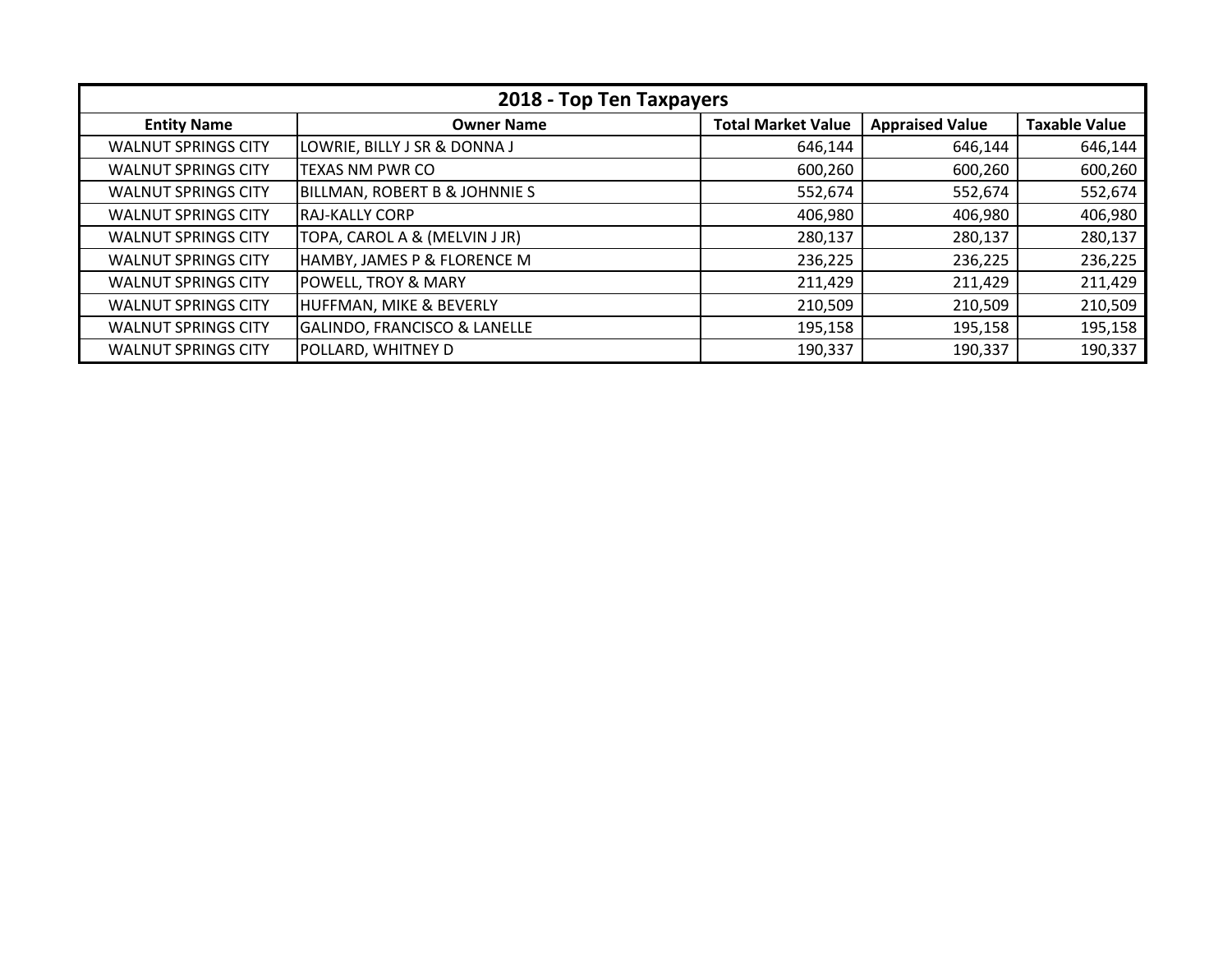| 2018 - Top Ten Taxpayers |                                                       |                           |                        |                      |
|--------------------------|-------------------------------------------------------|---------------------------|------------------------|----------------------|
| <b>Entity Name</b>       | <b>Owner Name</b>                                     | <b>Total Market Value</b> | <b>Appraised Value</b> | <b>Taxable Value</b> |
| <b>KOPPERLISD</b>        | LONESTAR NGL LLC                                      | 19,551,810                | 19,551,810             | 19,551,810           |
| <b>KOPPERLISD</b>        | TPE WHITNEY SOLAR LAND HOLDINGS LLC                   | 12,803,848                | 12,803,848             | 12,803,848           |
| <b>KOPPERLISD</b>        | LONE STAR NGL PIPELINE, LP (977)                      | 11,416,810                | 11,416,810             | 11,416,810           |
| <b>KOPPERL ISD</b>       | <b>BURLINGTON NORTHERN &amp; SF RR CO THE</b>         | 5,961,028                 | 5,961,028              | 5,961,028            |
| <b>KOPPERLISD</b>        | TRANSIT MIX CONCRETE & MATERIALS                      | 4,685,300                 | 4,685,300              | 4,679,040            |
| <b>KOPPERL ISD</b>       | <b>WAGNER MARITAL TRUST</b>                           | 17,694,051                | 3,811,465              | 3,811,465            |
| <b>KOPPERLISD</b>        | <b>DEER RUN RANCH LLC</b>                             | 4,316,386                 | 2,900,867              | 2,900,867            |
| <b>KOPPERLISD</b>        | TRINITY MATERIALS, INC                                | 8,531,988                 | 2,358,749              | 2,358,749            |
| <b>KOPPERLISD</b>        | <b>HEAVIN, GARY &amp; DIANE &amp; DK HEARTSILL LP</b> | 3,589,008                 | 1,876,094              | 1,876,094            |
| <b>KOPPERLISD</b>        | JONES, STEVEN C                                       | 2,386,934                 | 1,616,638              | 1,591,638            |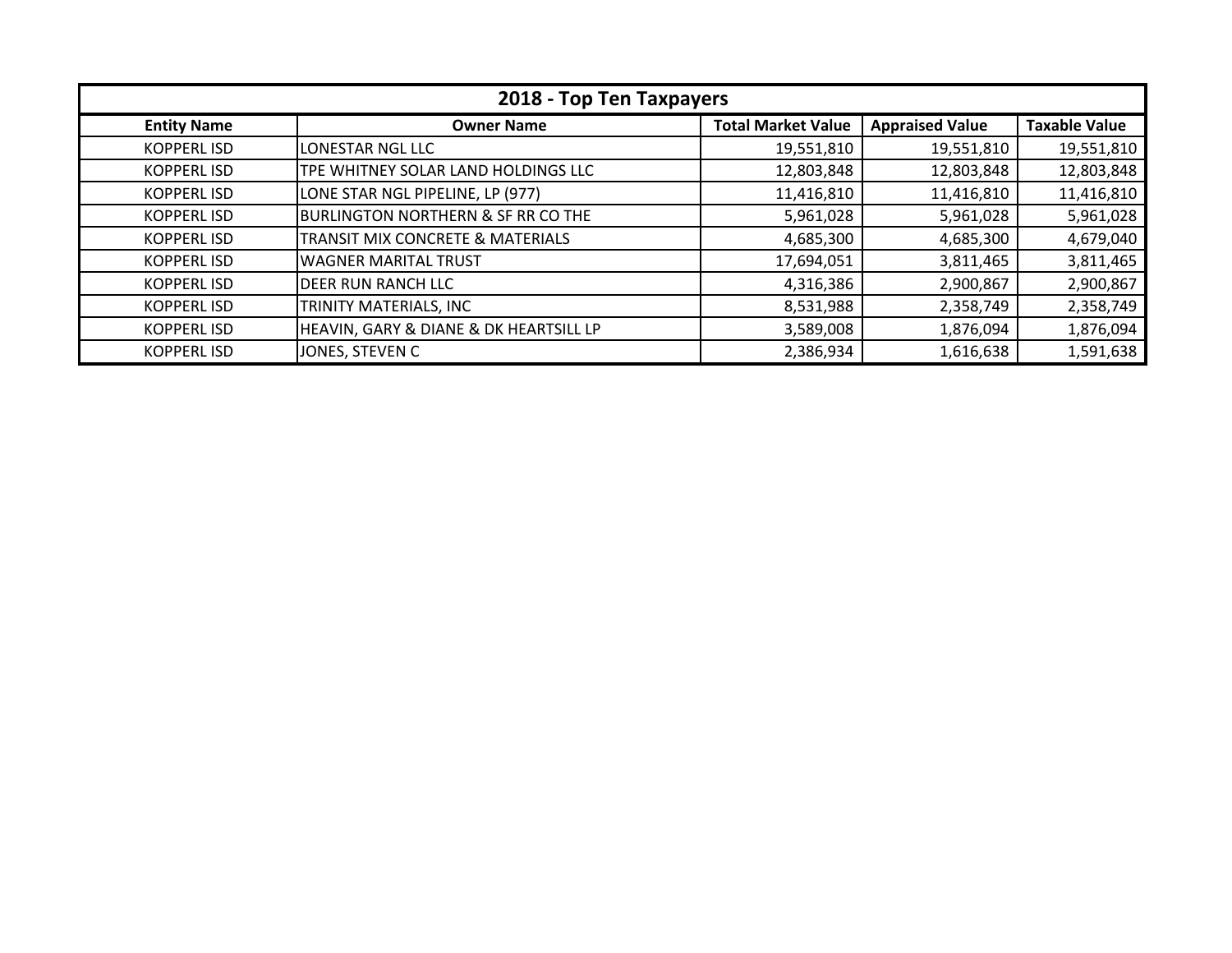| 2018 - Top Ten Taxpayers |                                               |                           |                        |                      |
|--------------------------|-----------------------------------------------|---------------------------|------------------------|----------------------|
| <b>Entity Name</b>       | <b>Owner Name</b>                             | <b>Total Market Value</b> | <b>Appraised Value</b> | <b>Taxable Value</b> |
| <b>MERIDIAN ISD</b>      | LONE STAR TRANSMISSION                        | 8,906,490                 | 8,906,490              | 8,906,490            |
| <b>MERIDIAN ISD</b>      | <b>BURLINGTON NORTHERN &amp; SF RR CO THE</b> | 7,634,778                 | 7,634,778              | 7,634,778            |
| <b>MERIDIAN ISD</b>      | DOUBLE B FOODS, INC                           | 6,225,675                 | 6,225,675              | 6,225,675            |
| <b>MERIDIAN ISD</b>      | <b>TEXAS NM PWR CO</b>                        | 2,692,030                 | 2,692,030              | 2,692,030            |
| <b>MERIDIAN ISD</b>      | BERG, DONALD A & BELLE S                      | 2,658,054                 | 2,658,054              | 2,658,054            |
| <b>MERIDIAN ISD</b>      | R MILLER FAMILY LP                            | 2,171,684                 | 2,151,234              | 2,151,234            |
| <b>MERIDIAN ISD</b>      | TPI MERIDIAN, LLC                             | 1,795,360                 | 1,795,360              | 1,795,360            |
| <b>MERIDIAN ISD</b>      | ROCOSA RIDGE RANCH LTD                        | 11,033,317                | 1,528,155              | 1,528,155            |
| <b>MERIDIAN ISD</b>      | JONES, ROLAND JR & JOYCE                      | 1,335,395                 | 1,335,395              | 1,300,395            |
| <b>MERIDIAN ISD</b>      | <b>ATMOS ENERGY/MID-TEX DIV</b>               | 1,218,403                 | 1,218,403              | 1,218,403            |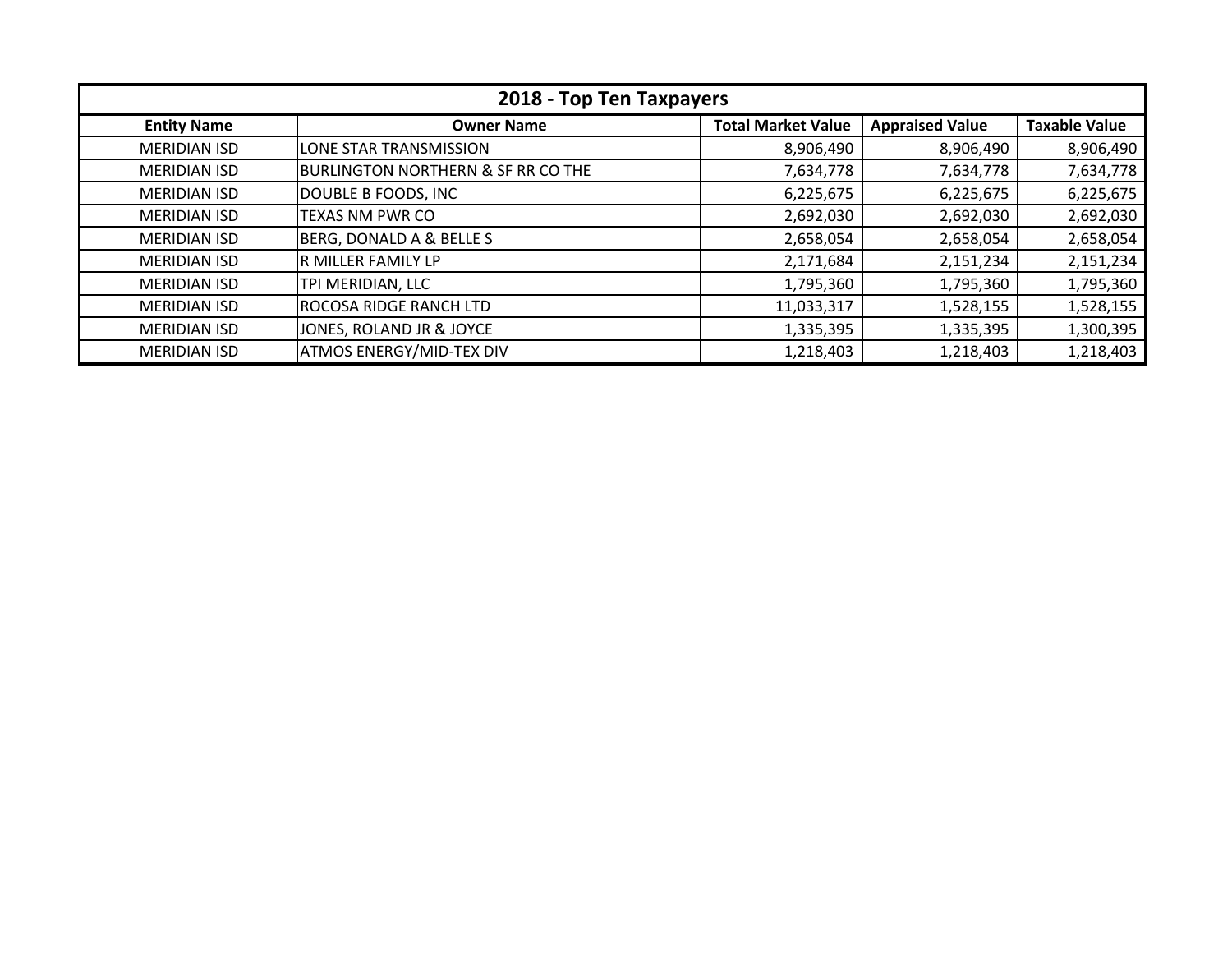| 2018 - Top Ten Taxpayers |                                               |                           |                        |                      |
|--------------------------|-----------------------------------------------|---------------------------|------------------------|----------------------|
| <b>Entity Name</b>       | <b>Owner Name</b>                             | <b>Total Market Value</b> | <b>Appraised Value</b> | <b>Taxable Value</b> |
| <b>MORGAN ISD</b>        | <b>BURLINGTON NORTHERN &amp; SF RR CO THE</b> | 4,360,063                 | 4,360,063              | 4,360,063            |
| <b>MORGAN ISD</b>        | <b>STRIPER LAND COMPANY LTD</b>               | 1,737,874                 | 1,737,874              | 1,737,874            |
| <b>MORGAN ISD</b>        | MARC MYERS FAM PARTNERSHIP LTD                | 9,711,351                 | 1,203,996              | 1,203,996            |
| <b>MORGAN ISD</b>        | VANECEK, MICHAEL J & JO BETH                  | 2,823,047                 | 996,046                | 961,046              |
| <b>MORGAN ISD</b>        | TEXAS NM PWR CO                               | 919,990                   | 919,990                | 919,990              |
| <b>MORGAN ISD</b>        | <b>WALKER, JAMES M &amp; LOUISE</b>           | 1,290,354                 | 840,248                | 805,248              |
| <b>MORGAN ISD</b>        | <b>ONCOR ELECTRIC DELIVERY COMPANY LLC</b>    | 775,320                   | 775,320                | 775,320              |
| <b>MORGAN ISD</b>        | <b>GUTHRIE, DON W &amp; RUTH ANN</b>          | 3,845,962                 | 700,696                | 700,696              |
| <b>MORGAN ISD</b>        | <b>ISAAC, RANCH LLC</b>                       | 1,831,450                 | 654,533                | 654,533              |
| <b>MORGAN ISD</b>        | LONDRIGAN, ROBERT JOHN JR                     | 653,018                   | 653,018                | 653,018              |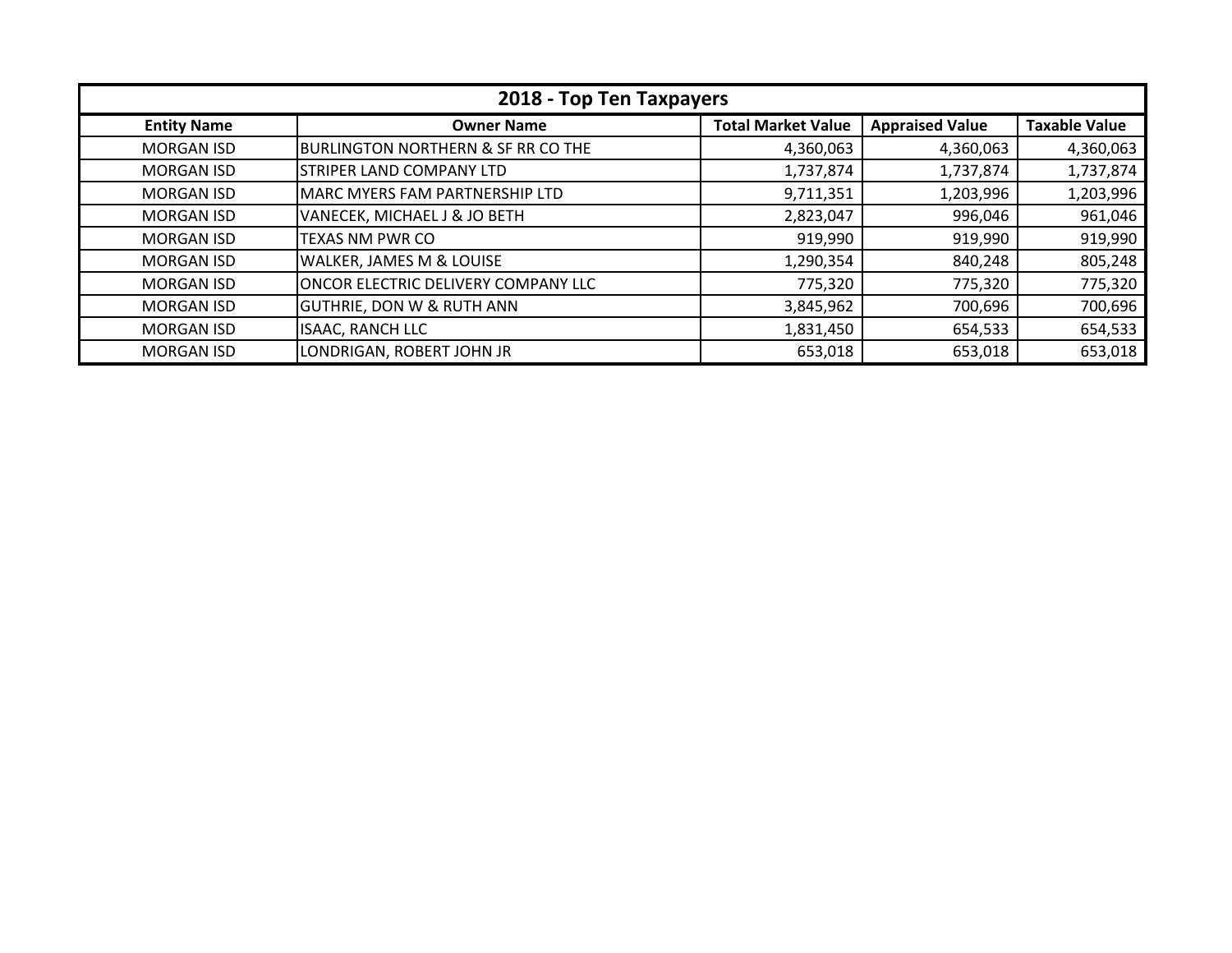| 2018 - Top Ten Taxpayers |                                               |                           |                        |                      |
|--------------------------|-----------------------------------------------|---------------------------|------------------------|----------------------|
| <b>Entity Name</b>       | <b>Owner Name</b>                             | <b>Total Market Value</b> | <b>Appraised Value</b> | <b>Taxable Value</b> |
| <b>VALLEY MILLS ISD</b>  | LHOIST NORTH AMERICA OF TEXAS, LTD            | 37,069,886                | 36,258,096             | 29,099,316           |
| <b>VALLEY MILLS ISD</b>  | <b>BURLINGTON NORTHERN &amp; SF RR CO THE</b> | 4,409,450                 | 4,409,450              | 4,409,450            |
| <b>VALLEY MILLS ISD</b>  | BYFORD MACHINE TOOL INC                       | 3,376,029                 | 3,376,029              | 3,376,029            |
| <b>VALLEY MILLS ISD</b>  | <b>TEXAS NM PWR CO</b>                        | 3,347,905                 | 3,347,905              | 3,347,905            |
| <b>VALLEY MILLS ISD</b>  | CHEMICAL LIME INC SOUTHWEST PP                | 2,353,774                 | 2,353,774              | 2,353,774            |
| <b>VALLEY MILLS ISD</b>  | <b>DENISE VAN AMBURGH</b>                     | 1,863,800                 | 1,863,800              | 1,863,800            |
| <b>VALLEY MILLS ISD</b>  | LONE STAR TRANSMISSION                        | 1,273,940                 | 1,273,940              | 1,273,940            |
| <b>VALLEY MILLS ISD</b>  | CHEMICAL LIME LTD                             | 1,567,774                 | 1,173,165              | 1,173,165            |
| <b>VALLEY MILLS ISD</b>  | PENSKE TRUCK LEASING CO, LP                   | 1,081,521                 | 1,081,521              | 1,081,521            |
| <b>VALLEY MILLS ISD</b>  | EVANS, CLIFFORD J & (LILLIAN)                 | 1,845,141                 | 1,032,292              | 997,292              |